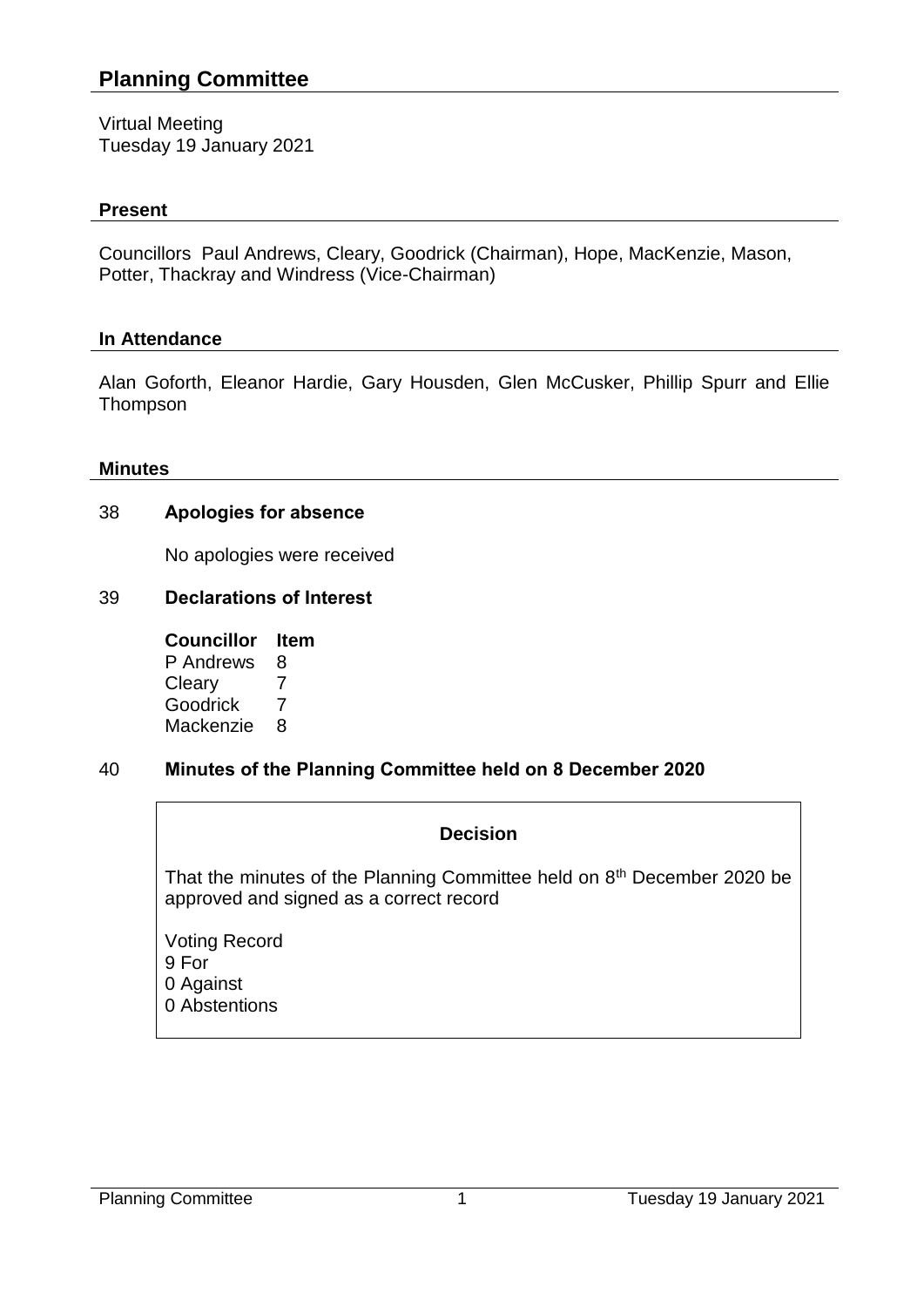## 41 **Minutes of the Planning Committee held on 15 December 2020**

## **Decision**

That the minutes of the Planning Committee held on 15<sup>th</sup> December 2020 be approved and signed as a correct record

Voting Record 9 For 0 Against 0 Abstentions

### 42 **Urgent Business**

There was no urgent business

## 43 **Schedule of items to be determined by the Committee**

The Head of Planning submitted a list (previously circulated) of the applications for planning permission with recommendations thereon

## 44 **20/00967/HOUSE - 5 Wold View Village Street High Hutton**

## **Decision**

**PERMISSION GRANTED** – Subject to conditions as recommended plus additional condition re the planting of a hedge alongside the parking area and allotment boundary

Voting Record 9 For 0 Against 0 Abstentions

In accordance with the Members Code of Conduct Councillors Cleary and Goodrick declared a personal non pecuniary but not prejudicial interest.